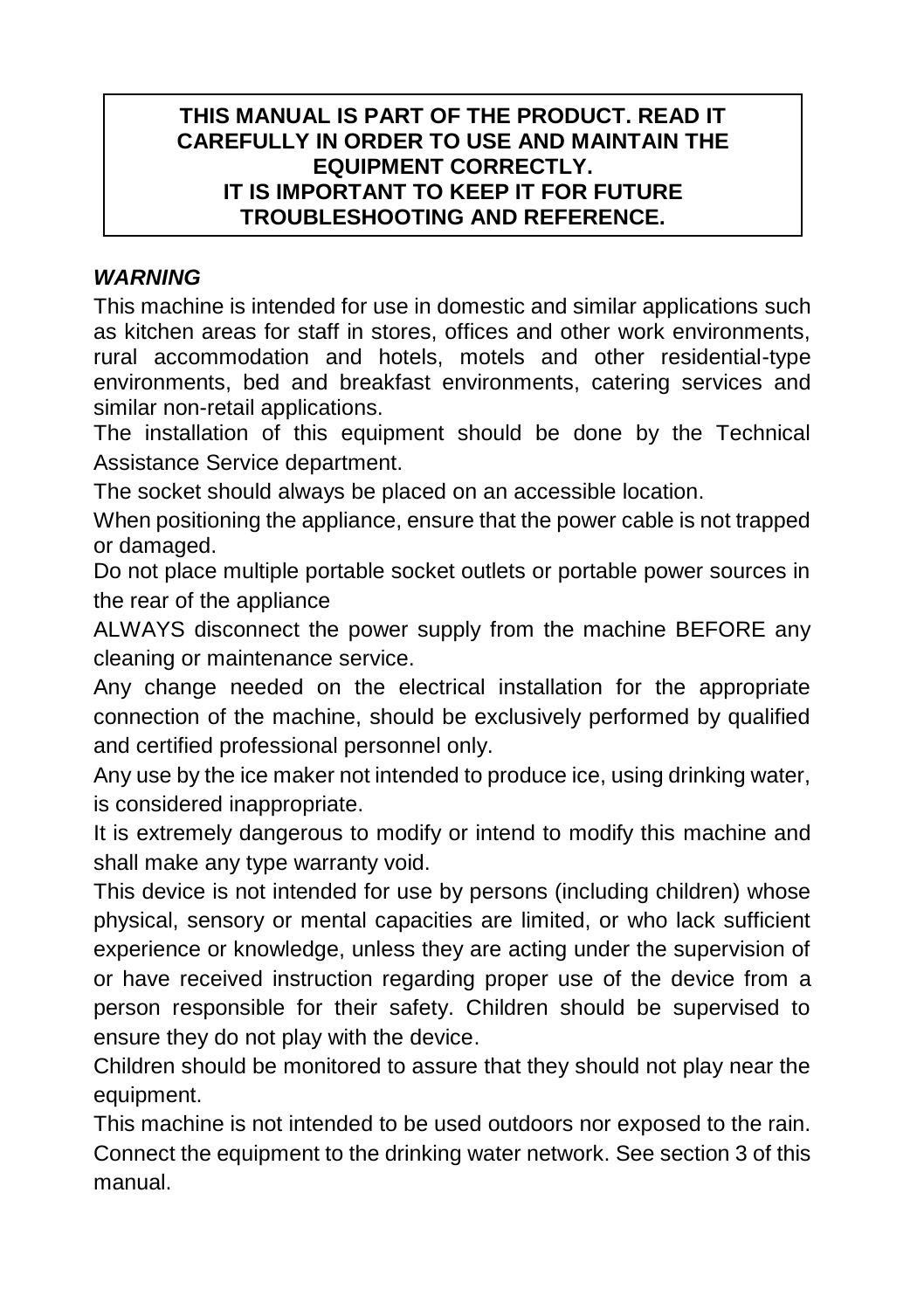The machine should be connected using the power cable supplied with the equipment. The connection is not intended for fixed cabling.

This appliance uses flammable refrigerant (propane), stored in the unit's refrigeration circuit.

For this reason, the following precautions should be followed:

- Maintain without obstruction the openings intended for ventilation of the enclosure of the appliance or of the recess.
- Do not use mechanical devices or other means to accelerate defrosting, using only those recommended by the manufacturer.
- Do not damage the refrigeration circuit.
- Do not use electrical devices inside the food compartments unless they have been approved by the manufacturer.
- Explosive substances, such as aerosols with flammable propellant, should not be stored in this machine.

In case of refrigerant leakage:

- Do not generate any flame in the vicinity of the appliance.
- Do not operate on/off switches or plug/unplug power cables in the vicinity of the appliance.
- Do not use a direct flame.
- Ventilate the area around the appliance immediately by opening doors and windows.
- Notify an authorized service technician.

# **IT IS MANDATORY TO GROUND THE EQUIPMENT To avoid possible discharges on individuals or damages to the equipment, the machine should be grounded pursuant local and/or national regulations as the case may be. THE MANUFACTURER SHALL BE HELD HARMLESS IN CASE OF DAMAGES ARISING DUE TO THE LACK OF THE GROUND INSTALLATION. SEE SECTION 4 OF THIS MANUAL**

In order to assure the proper operation and efficiency of this equipment, it is of paramount importance to follow the recommendations of the manufacturer, SPECIALLY THOSE RELATED TO CLEANING AND MAINTENANCE OPERATIONS, which should be performed mostly by qualified personnel only.

# **CAUTION:**

Do not try to perform repairs. The intervention of non-qualified personnel, besides of being dangerous, could result in serious malfunctioning. In case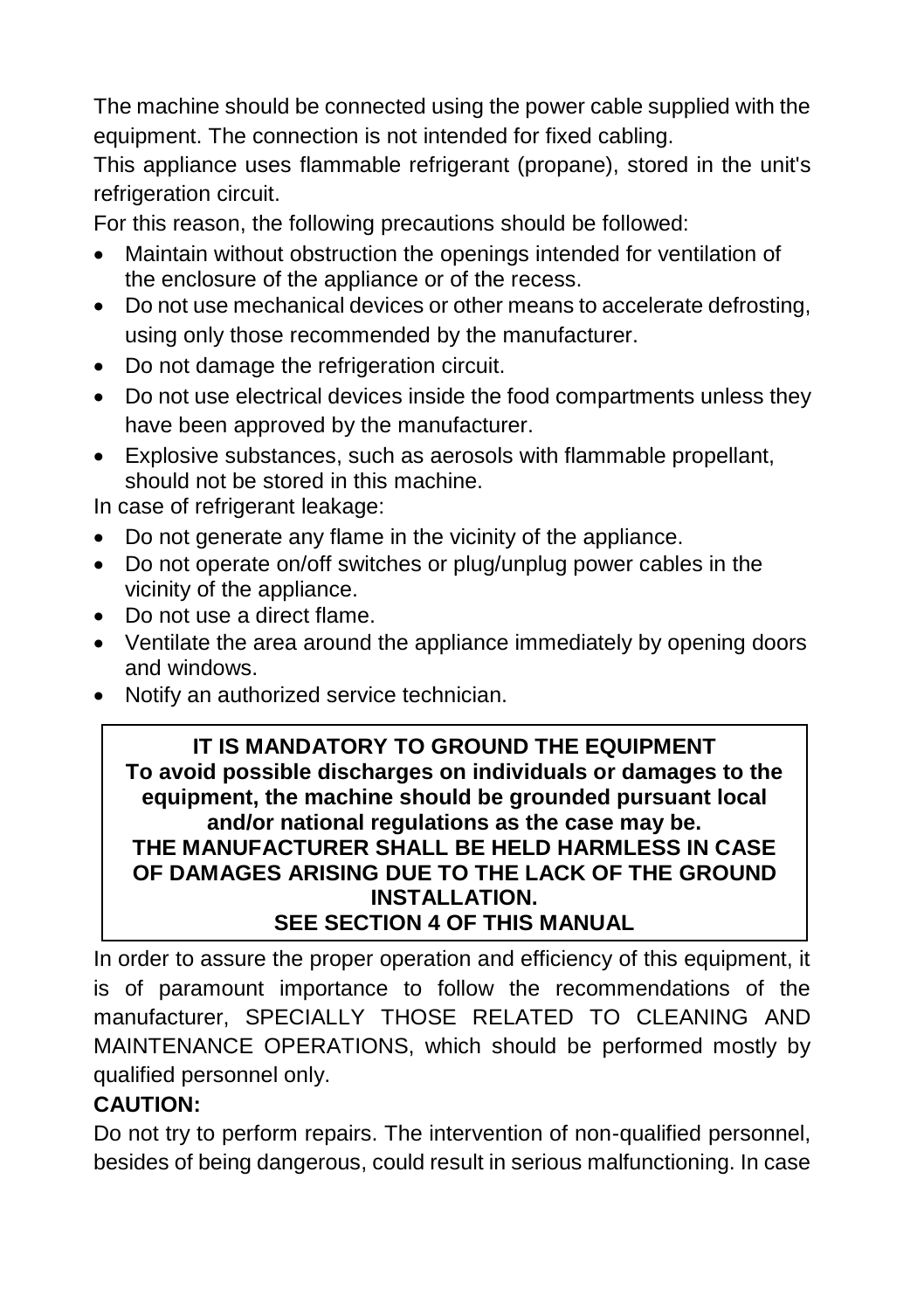of damages, contact your distributor. We recommend to always use original replacement and spare parts.

Perform all discharge and recovery of materials or waste according the national regulations in force.

### **RECEPTION OF THE MACHINE**

Inspect the outside packing. In case of damages, MAKE THE CORRESPONDING CLAIM TO THE CARRIER.

To confirm the existence of damages, UNPACK THE MACHINE IN THE PRESENCE OF THE CARRIER and state any damage on the equipment on the reception document, or on a separate instrument. As from May 1, 1998 complies with the European regulations on management of packing and packing waste, inserting the "*Green Dot Label*" on all their packages.

Always state the machine number and model. This number is printed on three locations:

#### **Packing**

On the outside, it contains a label with the manufacturing number.

#### **Exterior of the equipment**

On the back of the equipment, there appears a label with the same characteristics as the previous one.

#### **Nameplate**

On the back of the machine.

Check that in interior of the machine the installation kit is complete and comprises: Ice scraper, ¾ gas pipe, 22 mm (0.86 inches) discharge hose, two filters and manual.



CAUTION:*ALL PACKING ELEMENTS (plastic bags, carton boxes and wood pallets) SHOULD BE KEPT OUTSIDE THE REACH OF CHILDREN, AS THEY ARE A SOURCE OF POTENTIAL HAZARD.*

### **INSTALLATION EMPLACEMENT GUIDELINES**

THIS ICE MAKER IS **NOT** DESIGNED FOR OUTDOOR OPERATION.

#### *An incorrect installation of the equipment may cause damages to individuals, animals or other materials, being the manufacturer not responsible for such damages.*

#### **CAUTION**:

The NG DP machines are designed to operate at room temperature between 10ºC (50ºF) and 43ºC (109.40ºF).

There may be some difficulties in ice- cube removal under the minimum temperatures. Above the maximum temperature, the life of the compressor is shortened and the production is substantially less.

The air flow in air-condensed machines enters through the front grille, entering on the right front and exiting on the left front side. In addition, the unit is equipped with a rear air vent. Do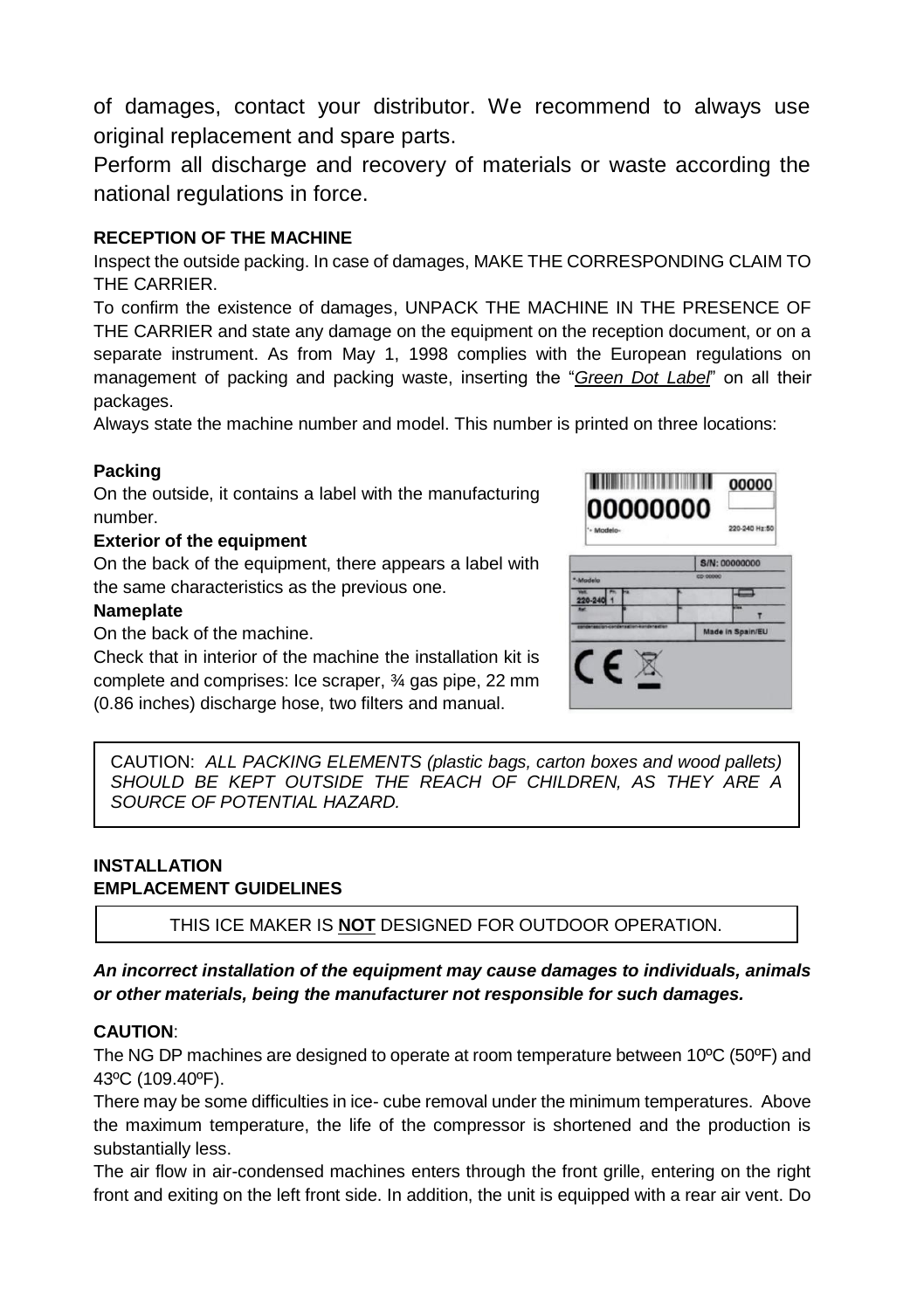not obstruct the front grille with any objects.

The unit can operate embedded, but with a reduction in output.

In case the front louver is not enough, the exit is either total or partially obstructed or due to its placement it will receive hot air from another device, we recommend, in case it is not possible to change the location of the machine, TO INSTALL A WATER COOLED UNIT.

IT IS IMPORTANT THAT THE WATER PIPING DO NOT PASS BY OR NEAR SOURCES OF HEAT SO AS NOT TO LOSE ICE PRODUCTION.

The machines expel hot air through the grids and this air has to go to the environment and not accumulate. This is particularly important with the air ejected from the back of the machines: you must leave a space to the wall of a minimum 10 cm, allowing air to flow from behind and with an exit so that there is a renewal of the same, avoiding the formation of hot air pockets in this area that could reduce the ice production of the machine and even activate its overheating protector and cause it to stop.



**THREAD THE SUPPORT LEGS TO THE BASE OF THE MACHINE ON THE HOUSING SET TO SUCH END AND REGULATE THE HEIGHT AS TO HAVE THE EQUIPMENT PERFECTLY LEVELED.**



Exits/renewals of the air between the rear of the machine and the wall must be provided for.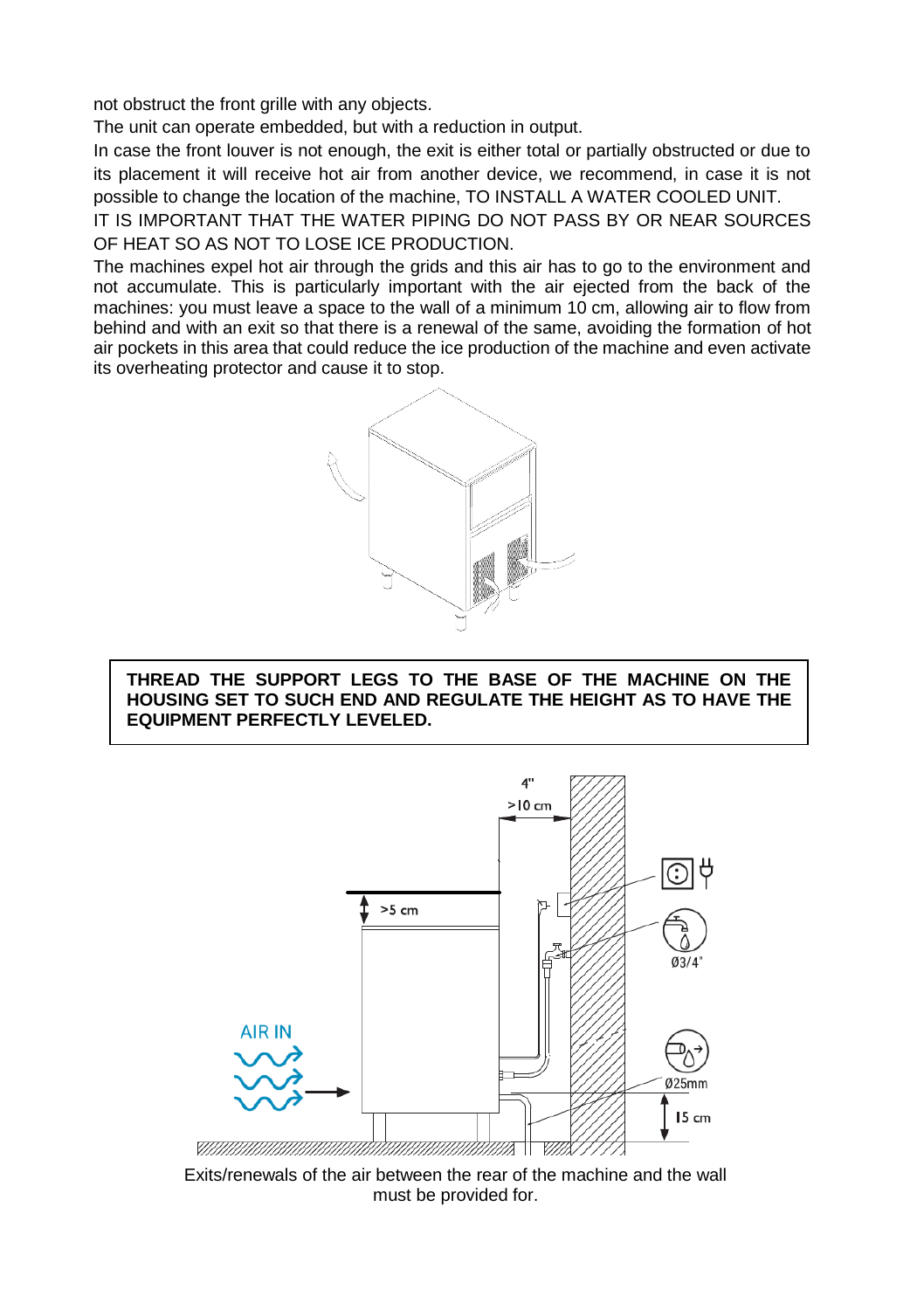

## **Water and Drainage**

Water quality has a remarkable influence on the appearance, hardness and flavor of the ice as well as, on the machines condensated by water, on the life of the condenser.

### *Connections to the Water Network*

Use a flexible pipe  $(1.3 \text{ m} - 4.27 \text{ feet length})$  with the two filter joints supplied with the machine. Arrange the necessary appliances according to regulations or current norms to prevent water return to the network. Pressure should be established between 0.1 MPa and 0.6 MPa (1-6 BAR)

If pressures overpass such values, install the necessary corrective devices.

#### **Connection to Drainage**

Drainage should be located lower to the machine level, at 150 mm (5.91 inches) minimum. It is convenient that the drainage pipe is of 30 mm (1.18 in) of interior diameter and with a minimum gradient of 3 cm (1.18 in) per meter (see figure).



**IT IS MANDATORY TO GROUND THE EQUIPMENT To avoid possible discharges on individuals or damages to the equipment, the machine should be grounded pursuant local and/or national regulations as the case may be. THE MANUFACTURER SHALL BE HELD HARMLESS IN CASE OF DAMAGES ARISING DUE TO THE LACK OF THE GROUND INSTALLATION.**

#### *Electrical Connection:*

Caution:

- The positioning of the device must ensure that the power connection is not damaged or pinched.
- Do not install multiple portable power outlet strips or other portable power supplies in back of the device.

The machine is supplied with a 1.5 m (4.92 feet) cable of length. In case the supply cable is

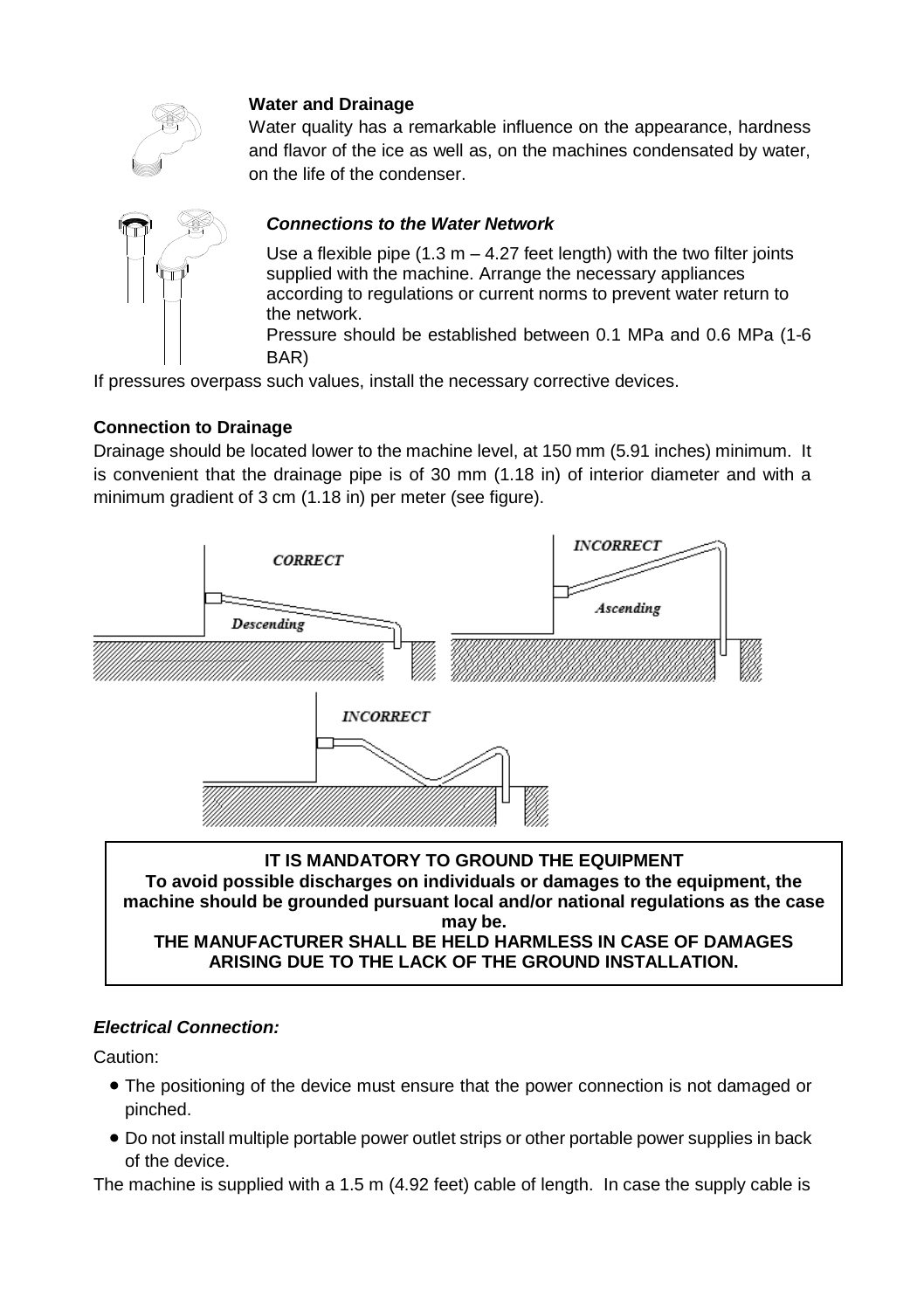damaged, it should be replaced by a cable of special assembly to be furnished by the manufacturer or post-sale service. Such replacement should be performed by qualified technical service only.

The machine should be places in such a way as to allow a minimum space between the back and the wall to allow an easy access and without risks to the cable jack.

Safeguard the base of the jack.

It is advisable to install a power switch and the appropriate electrical safety devices in accordance with local and/or national regulations in each case.

**Voltage and tension are indicated in the nameplate and on the technical specifications of this manual. Variation on voltage above the 10% stated on the nameplate could result on damages or prevent the machine start-up.**

### **START-UP**

#### *Previous Checkup*

- a) Is the machine leveled?
- b) Voltage and frequency are the same as those on the nameplate?
- c) Are the discharges connected and operating?
- \*\* If air condensed: Is the air circulation and its temperature appropriate?

|                | <b>ROOM</b>                     | <b>WATER</b> |  |
|----------------|---------------------------------|--------------|--|
| <b>MAXIMUM</b> | 43°C (109.40°F)                 | 35°C (95°F)  |  |
| <b>MINIMUM</b> | $5^{\circ}$ C (41 $^{\circ}$ F) | 5°C (41°F)   |  |

\*\* Is water pressure appropriate?

| <b>MINIMUM</b> | 0.1 MPa (1 Bar) |
|----------------|-----------------|
| <b>MAXIMUM</b> | 0.6 MPa (6 Bar) |

**NOTE:** In case input water pressure is higher that 0,6 MPa (6 Bar) install a pressure reducer. THE FAUCETCONNECTION PRESSURE SHOULD NEVER BE REDUCED.

#### **START-UP**

- Once the installation instructions are followed (ventilation, site conditions, temperatures, water quality, etc.), proceed as follows:
- 1) Connect to drinking water network. Open the water inlet. Verify the existence of leakages.
- 2) Open the door and remove the protection elements that are inserted on the curtain.
- 3) Connect the machine to the electrical network.
- 4) Verify that there are no vibrations or frictions on the elements.
- 5) Verify that the curtain moves freely.
- 6) The machine has a timer governing startup, allowing for water to be recharged for the production cycle
- 7) Verify that the nozzles send the water to the evaporator on the right direction (even spread).
- 8) Check the cubes after two cycles; they should be uniform in shape. If they do not come out correctly, or the unit does not make ice, contact an authorized service technician.
- 9) The unit produces ice until the bin is full, using a stop sensor. When the ice is removed from the bin, the unit will once again produce ice.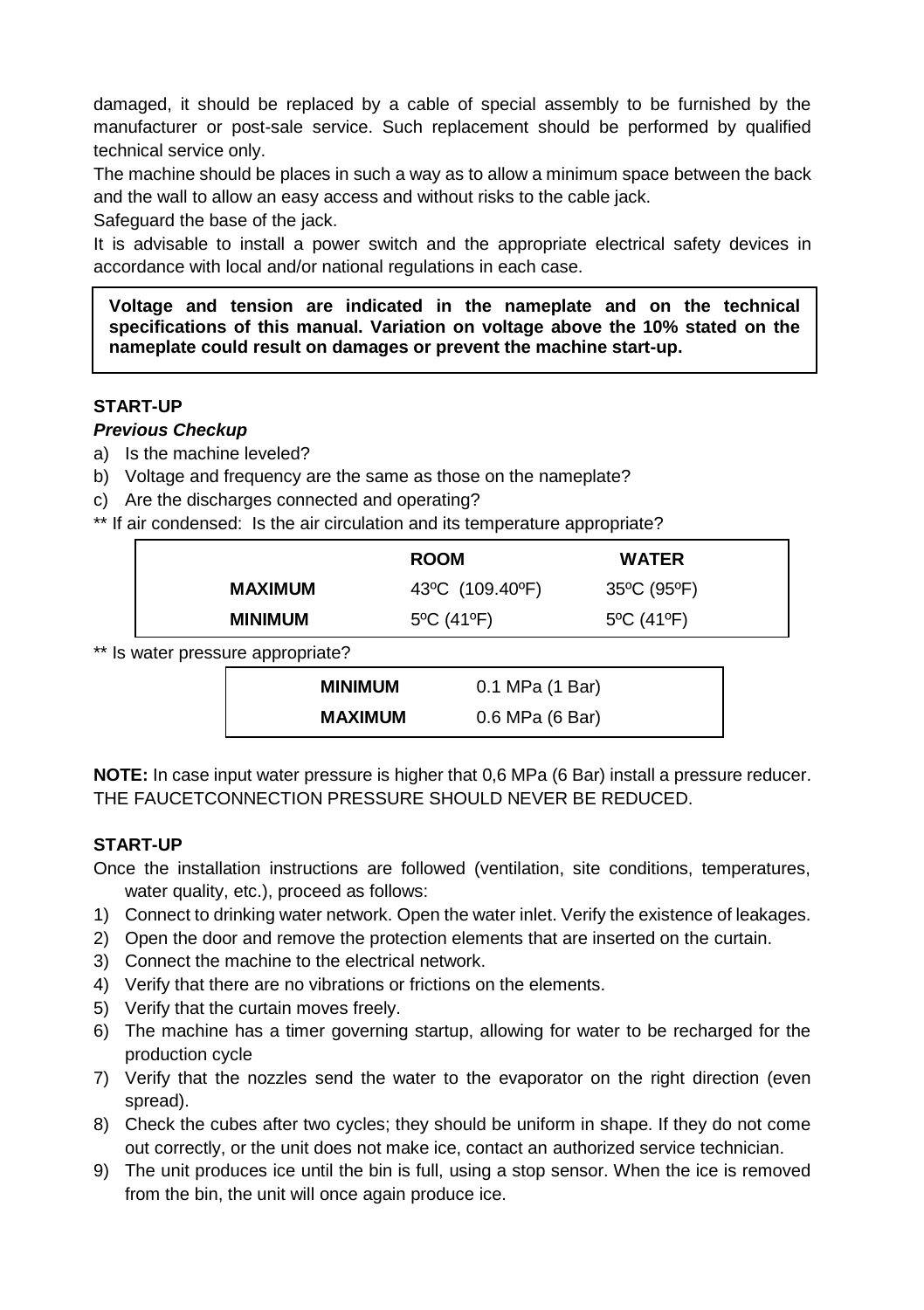# **CAUTION:**

INSTRUCT THE USER ABOUT MAINTENANCE, INFORMING THAT **MAINTENANCE AND CLEANING OPERATION AS WELL AS DAMAGES DUE TO THE LACK OF SUCH OPERATIONS:** *ARE NOT INCLUDED ON THE WARRANTY.*

# **MAINTENANCE AND CLEANING INSTRUCTIONS**

**CAUTION:** Maintenance and cleaning operations and damages as the lack of those activities: Are not included on the warranty.

If a good maintenance is performed, the machine will continue producing a good quality ice and will be free of damages.

Maintenance and cleaning intervals will depend on the conditions of the location and water quality.

**CAUTION:** At least, one revision and cleaning should be performed every six months.

On dusty environments, it might be necessary to clean the condenser on a monthly basis.

# **MAINTENANCE AND CLEANING PROCEDURES**

**NOTE:** For cleaning and maintenance: ensure that the machine is disconnected from electrical supply, except when cleaning the production bin.

## *Water condenser*

- 1) Disconnect the machine.
- 2) Disconnect the water inlet or close the faucet.
- 3) Disconnect the water inlet and outlet from the condenser.
- 4) Prepare a solution at the 50% of phosphoric acid and distilled or demineralized water.
- 5) Make the solution circulate through the condenser. (The solution is more effective if hot  $-$  between 35°C [95°F] and 40°C [104°F]).

# **DO NOT USE HYDROCHLORIC ACID.**

#### *Air Condenser*

- 1) Disconnect the machine.
- 2) Disconnect the water inlet or close the faucet.
- 3) Clean the louvered area with the help of an aspirator with a brush, non-metallic brush or low-pressure air.

#### *Cleaning the ice bin and exterior.*

- 1) Disconnect the machine, switch off the water supply and empty the ice bin.
- *2)* Clean with a soft kitchen cloth, plenty of water and a mild detergent.

# *Collectors and Nozzles*

1) Remove the curtain. (Take the time to clean it with phosphoric acid, clean with bleach and clear under water).